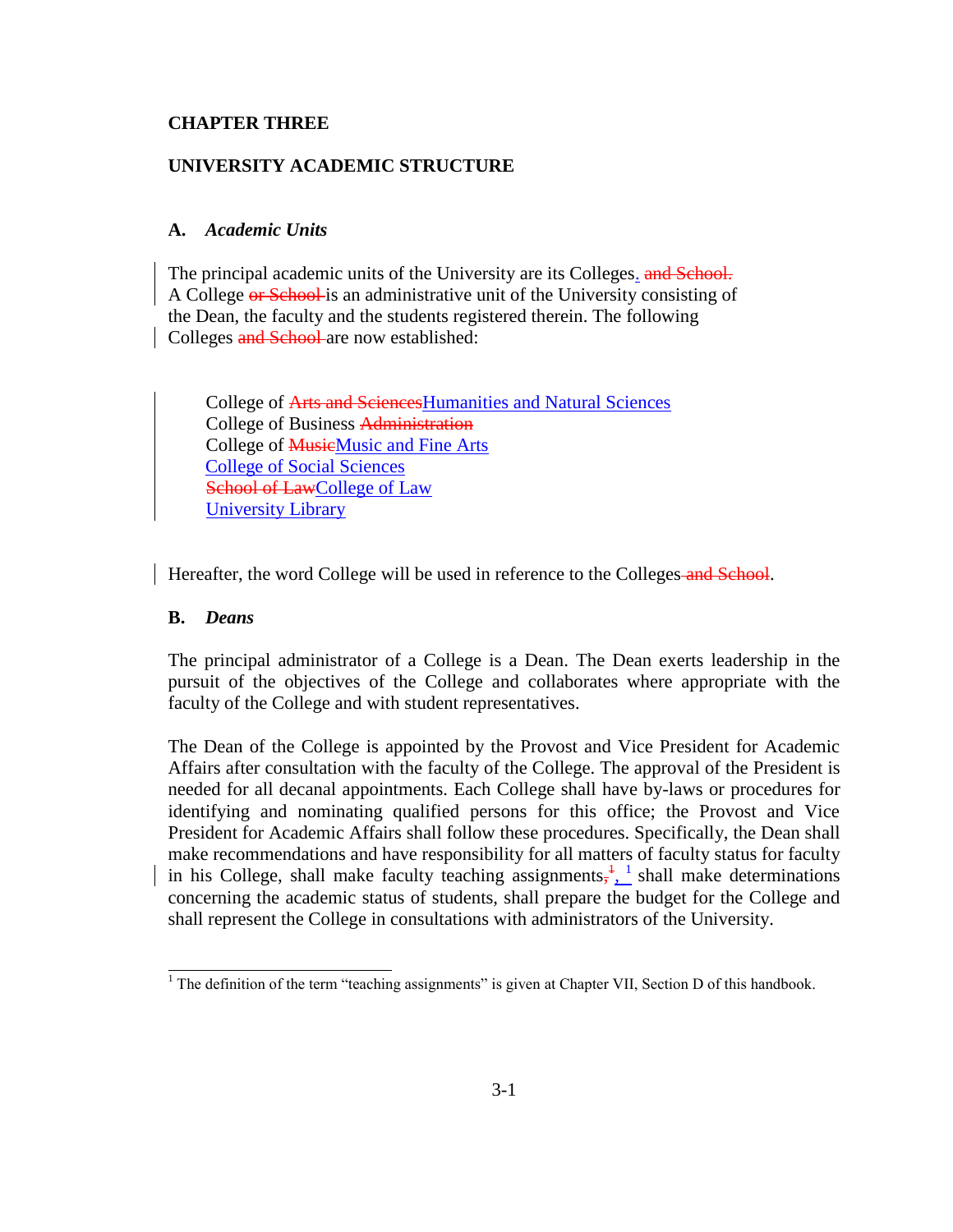Within the framework of University policies and procedures the Dean has a primary responsibility, for the administration, well-being and development of the College, its faculty, courses of study and diverse activity. The Dean is responsible for the interpretation and implementation of the academic regulations of the College. The Dean of the College may be assisted in the duties of his office by Associate and Assistant Deans of colleges, appointed by the Dean, with the approval of the Provost and Vice President for Academic Affairs; they perform such duties and exercise such authority as may be delegated to them by the Dean.

#### **C.** *College Administrative Structure*

The specific organization and regulation for each College faculty and each department are determined by the by-laws of the respective College or Department as approved by the Provost and Vice President for Academic Affairs.

#### **1. Arts and SciencesHumanities and Natural Sciences**

The College of Arts and SciencesHumanities and Natural Sciences is organized into departments, which are academic units of the College consisting of all those faculty members who are engaged in instructional, administrative or research work in a given subject under a departmental chairperson. The departmental chairperson, in cooperation with the members of his or her department, shall serve as leader and director in all affairs pertaining to the effective work of the department. The chairperson's first responsibility is to the students enrolled in the courses offered by the department. He/she should take care that instruction is adequate, grading is fair and standards are maintained. The chairperson shall supervise the academic counseling of the major students. The chairperson should also strive to protect the rights and welfare of the faculty members in the department. The department chairperson has the delegated responsibility for department budgeting, the scheduling of courses, teaching and research assignments, the implementation of curriculum requirements and innovations, library holdings, and the general integration of departmental programs at the University level. The chairperson has a special obligation to build a department strong in teaching and scholarship.

The departmental chairperson is appointed by the Dean with the approval of the Provost and Vice President for Academic Affairs, following a departmental election or a consultation with departmental faculty. Appointments should normally be in conformity with the department members' judgment. Departmental faculty have a special obligation to select as chairperson one strong in leadership and organizational ability. Faculty serving as chairpersons shall not have tenure as chairpersons but they retain eligibility or continue in tenure as Ordinary Faculty as a separate right. The chairperson should serve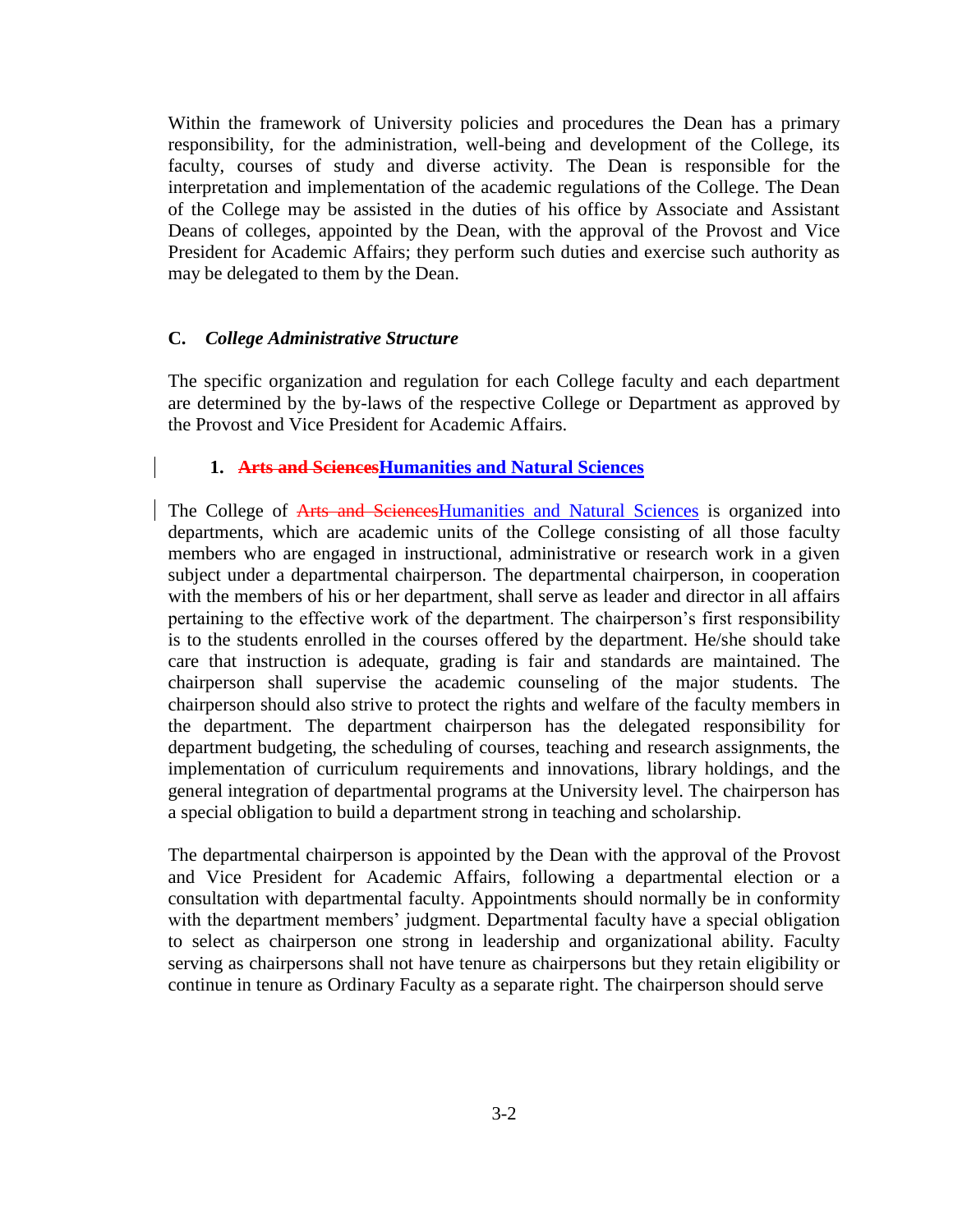for a stated term but without prejudice to reelection or to reappointment by procedures which involve appropriate faculty consultation. A stipend is attached to the office of departmental chairperson.

All departments are required to have at least two formal departmental meetings in each semester, the minutes of which should be transmitted to the Dean of the College and to the Provost and Vice President for Academic Affairs. All departments should involve the major students in the deliberations of the department. The College also oversees additional Centers, Institutes, Laboratories and academic programs that may not be housed in departments.

## **2. Business Administration**

The College of Business' leadership consists of two Deans and two Area Chairpersons as well as administrators appointed with the consent of the Provost. General duties for each of the existing positions are briefly described in the following.

# **Dean of the College**

According to the *Loyola University New Orleans Faculty Handbook*, the principal administrator of the College of Business is the Dean. The Dean exerts leadership in the pursuit of the objectives of the College and collaborates where appropriate with the faculty of the College and with student representatives. The Dean is appointed by the Provost and Vice President for Academic Affairs after consultation with the faculty of the College. The approval of the President is needed for all decanal appointments. Each College shall have by-laws or procedures for identifying and nominating qualified persons for this office; the Provost and Vice President for Academic Affairs shall follow these procedures. Specifically, the Dean shall make recommendations and have responsibility for all matters of faculty status for faculty in his College, shall make faculty teaching assignments, shall make determinations concerning the academic status of students, shall prepare the budget for the College and shall represent the College in consultations with the University.

# **Associate Dean(s) of the College**

The Dean of the College of Business is assisted in the duties of the office by the Associate Dean(s) of the College, appointed by the Dean, with the approval of the Provost and Vice President for Academic Affairs; the Associate Dean(s) perform such duties and exercise such authority as may be delegated to them by the Dean. Typically, the Associate Dean(s) will oversee and coordinate issues pertaining to the conduct of Undergraduate & Graduate Programs. Associate Dean(s) will work closely with other administrative offices such as Records & Registration to ensure appropriate policies and procedures are being followed as they pertain to course scheduling, curriculum changes/modifications, room allocation, etc. Associate Dean(s) will also serve as point of contact for student / family issues particularly as they pertain to retention, student conduct, student programs / organizations and the like. Will also serve on the Associate Deans Council and communicate with the faculty on matters of critical importance addressed or raised in that forum.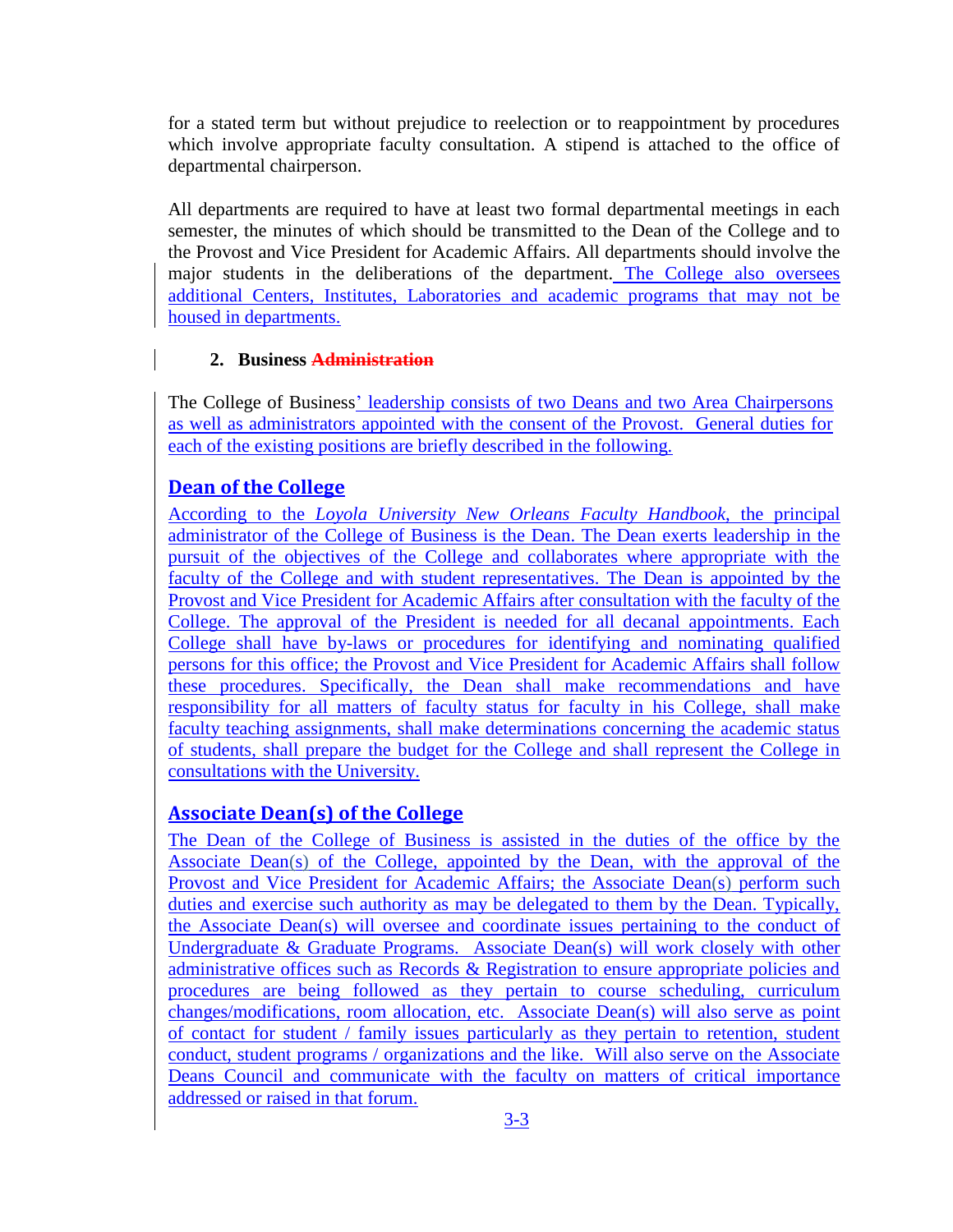Administration is organized into administrative areas, each of which may include one or more of the functioning areas of accounting, economics, finance, management, marketing, international business, etc. Each designated administrative area shall have an "Area Chairperson," who is assigned responsibility for the smooth functioning of the academic division(s) included in the administrative area. Such rights, responsibilities and limitations as the College faculty and Dean may deem appropriate shall apply to Area Chairperson positions, so long as they are consonant with the goals of Loyola University New Orleans. Appointment to and continuance in office of Area Chairperson shall be based upon mutual acceptability by College faculty and Dean.

Area Chairperson positions ordinarily combine administrative duties with classroom teaching. In addition to administrative and teaching responsibilities during the regular academic semesters, Area Chairpersons shall be required to perform administrative duties for one of the two annual summer sessions; teaching during summer session(s) shall be a matter of separate contract. Area Chairpersons are granted a reduction in teaching load and a stipend paid during the term in office. Faculty serving as Area Chairpersons shall not have tenure as Chairpersons, but they retain eligibility for or continue in tenure as Ordinary Faculty as a separate right.

### **Administrative Area Chairpersons**

The Area Chairpersons in each administrative area of the College of Business ordinarily combine administrative duties with classroom teaching. In addition to these responsibilities during the regular academic semesters, Area Chairpersons shall be required to perform administrative duties for the summer sessions; teaching during summer session(s) shall be a matter of separate contract.

Area Chairperson positions may include a reduction in teaching load, a stipend paid during the term in office as determined by the dean or both a stipend and course reduction as determined by the Dean. Faculty serving as Area Chairpersons shall not have tenure as administrators, but retain eligibility for or continue in tenure as a separate right.

Area Chairpersons may be delegated responsibility to advise the Dean in diverse matters such as faculty rank and tenure, faculty teaching and research assignments, salary merit increases for faculty, recruitment of new faculty, faculty evaluations, curriculum development, student advisement and academic actions, preparation of academic schedules, etc. Additionally, Area Chairpersons may be required to coordinate preparation of annual reports and special reports such as those required for accreditation or as required by the University administration. Area Chairpersons shall also serve on College and University committees as shall be necessary for the furtherance of academic objectives, and represent the College Faculty and Dean at various functions and special events.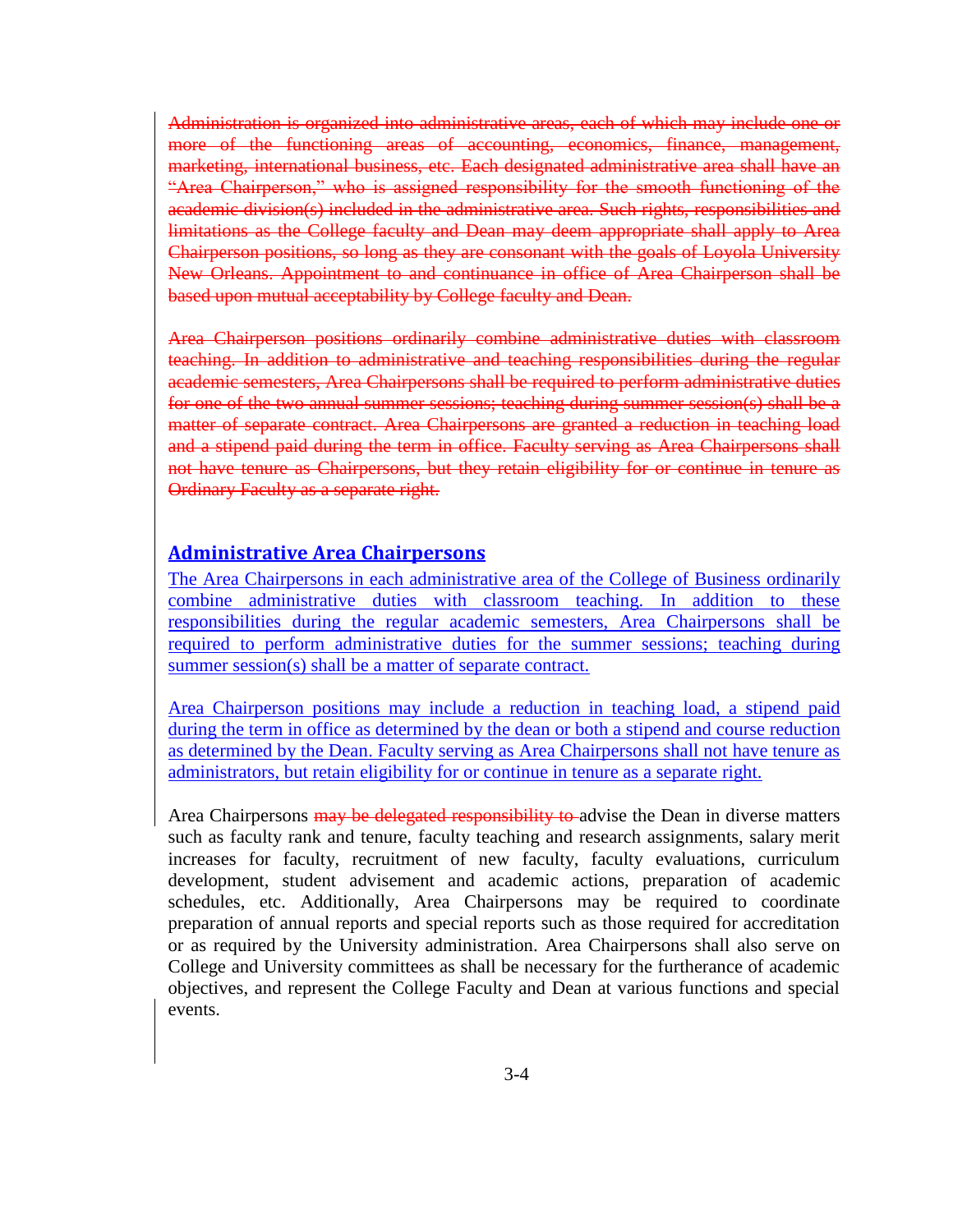It shall be incumbent upon Area Chairpersons to promote effective cooperation among students, Faculty and Dean of the College of Business-Administration, as well as among individuals and groups external to Loyola University New Orleans. Each Area Chairperson shall assist those students who concentrate in his or her academic area of administrative responsibility in the many phases of University Academic life. The Chairpersons shall work with the Dean and Assistant/Associate Dean(s) to protect the rights and welfare of faculty members in their respective designated administrative areas, and to further the reputation and image of Loyola University New Orleans and the College of Business Administration in the community at large. The Area Chairpersons shall be the first line of recourse in grade disputes and other matters of faculty concerns.

## **Other Leadership Positions**

### **MBA Director**

MBA Director is an exempt staff/administrative position. The director is responsible for overseeing the daily and strategic operation of the M.B.A. program. The MBA Director works in concert with a Faculty Program Director on tasks including, but not limited to advising, course scheduling, admissions, student records, communication, marketing, outreach, curriculum development and other projects as assigned by the Dean/Leadership Team. More specifically, the MBA Director manages graduate program web site; performs on-going analysis of competitor marketing initiatives; completes statistical analyses of program data; files surveys on program for industry journals, publications, and Web sites. The director also oversees the daily clerical work of undergraduate student assistant or graduate assistant and works in conjunction with the MBA Advisor to assign and monitor all graduate assistantship assignments each semester. The MBA Director will also serve on University Graduate Council and may, as needed, represent the MBA program at conferences, professional gatherings and the Jesuit Business Network. Generally, the MBA Director is the initial point of contact in resolving student issues of an academic, ethical, personal nature.

### **Assessment Coordinator**

The Assessment Coordinator will develop and maintain the College's assessment efforts in support of continuous improvement and in support of the College's AACSB Accreditation reaffirmation and accreditation maintenance, the accounting area's initial AACSB accreditation and accreditation maintenance, and will maintain the college web site.

### **Executive Director of Special Projects**

Is a specialty position appointed by the Dean with the consent of the Provost. The person occupying this position may be an ordinary or extra-ordinary faculty member who is tenured or tenure eligible. Conversely, this may be an exempt staff / administrative position. The Executive Director of Special Projects is responsible for coordinating and overseeing matters concerning AACSB accreditation; participating in fund-raising initiatives; consulting with the Dean / faculty / faculty committees on matters of college governance / operations; participating in graduate / undergraduate recruiting and retention efforts;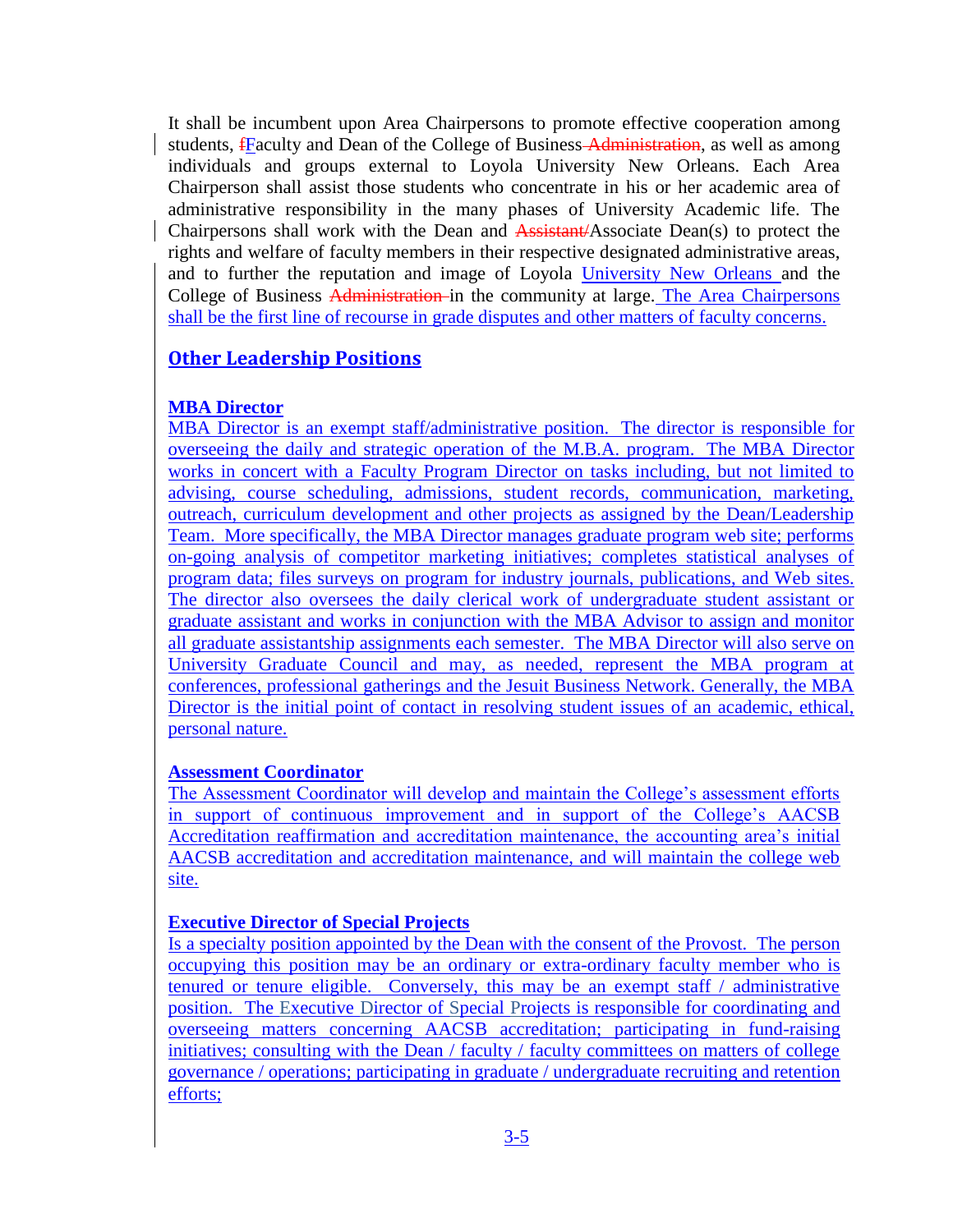assisting the Dean / Faculty in curriculum and professional development initiatives; serving as the Dean's representative at University / Professional / Community meetings and functions; and, undertaking other special projects as assigned by the Dean.

It is expected that the organizational structure of the College will be simultaneously fluid and stable. Hence, the Dean will have primary responsibility for creating a governance structure that is vision/mission appropriate; aligned with the strategic plan(s) of the University; and facilitates the maintenance of accreditation. Hence, the Dean with the approval of the Provost reserves the right to add, delete or modify the administrative leadership positions described above.

# **3. MusicMusic and Fine Arts**

The College of Music and Fine Arts is comprised of several divisions in music, and two departments (Visual Arts, Theatre/Dance). Chairs in the Department of Theatre and Dance and Visual Arts are governed by protocols established in their respective departments, including election procedures, duties, and evaluation. All department chair appointments shall be approved by the Dean and the Provost. The rest of the College will be divided into the following four divisions: music performance studies, music education and therapy, academic studies, and music industry studies. Those divisions are further divided by subject matter, methodology, or instrument into the following areas: Art History, Jazz Studies, Keyboard, Music Education, Music History and Literature, Music Industry Studies, Music Theory and Composition, Music Therapy, String, Voice/Chorus, Theatre History, and Wind and Percussion. If a faculty member teaches in more than one subject matter area, the faculty member will be considered a member of each applicable area and/or division.

Music Division faculty members will elect a division coordinator according to the following criteria:

*Eligibility:* Ordinary faculty member with at least 3 years at Loyola University and rank of associate/ full professor, teaching at least .50 FTE in the area. In extenuating circumstances, an ordinary faculty member of lesser rank may serve as division coordinator.

*Term of office:* Two academic years with no limit on number of terms.

*Responsibilities:* Division coordinator positions combine administrative duties with classroom teaching. Division coordinator positions do not include a reduction in teaching load or a stipend paid during the term in office, but service as a division coordinator may be a factor in rank and tenure decisions and merit pay recommendations. Division coordinators may be delegated responsibility to advise the Dean in matters such as faculty rank and tenure recommendations, faculty teaching and research assignments, recruitment of new faculty, curriculum development, student advisement and academic actions, preparation of academic schedules, etc.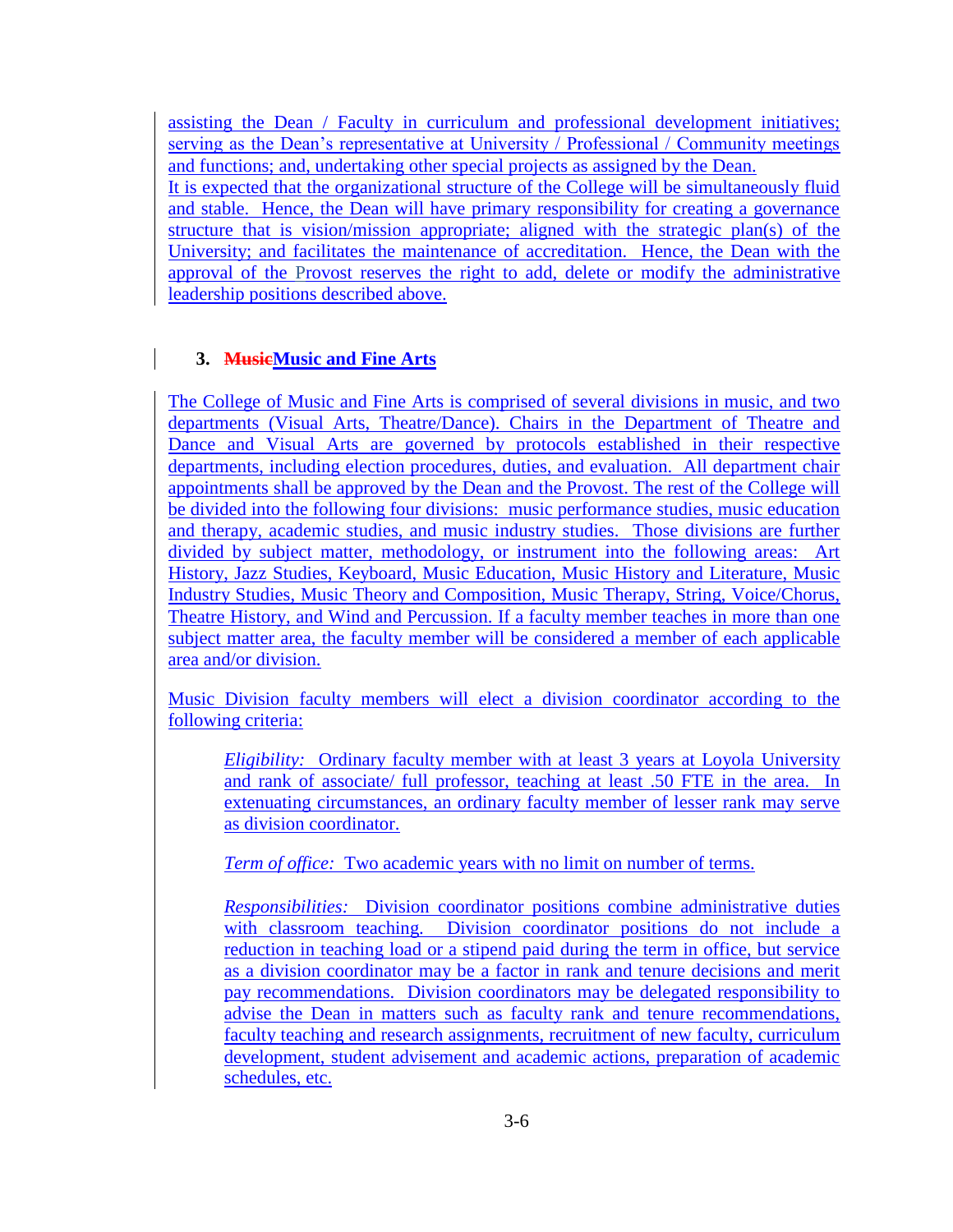Additionally, division coordinators may be required to coordinate preparation of program reviews, annual reports, and special reports such as those required for accreditation or as required by the University administration.

The divisions will normally be the main initiating points for items, which, after committee deliberations, are sent to the Faculty Advisory Council for consideration.

The Dean shall appoint a coordinator for each music area according to the following criteria:

*Eligibility:* Ordinary faculty member with rank of assistant professor and above, teaching at least .50 FTE in the area. In extenuating circumstances, an extraordinary faculty member may serve as area coordinator.

*Term of office:* Five academic years with no limit on number of terms.

*Responsibilities:* Area coordinators will provide coordination and supervision of the area and its faculty members in such matters as: faculty loads and teaching assignments, budget requests, course offerings and content, scheduling area meetings, screening of new faculty candidates, assisting new faculty in adjusting to teaching and/or performance responsibilities, and any other concerns pertinent to the functioning of the area. They may also advise and assist the division coordinator and Dean as needed. Area coordinator positions do not include a reduction in teaching load or a stipend paid during the term in office, but service as an area coordinator may be a factor in rank and tenure decisions and merit pay recommendations.

The areas will normally be the main initiating points for items, which, after committee deliberations, are sent to the division for consideration.

# **4. City CollegeCollege of Social Sciences**

The College of Social Sciences offers a diverse group of programs such as [Mass](http://css.loyno.edu/masscomm)  [Communication,](http://css.loyno.edu/masscomm) [Nursing,](http://css.loyno.edu/nursing) and [Pastoral Studies,](http://www.lim.loyno.edu/oncampus/mps.htm) and disciplines such as [Counseling,](http://css.loyno.edu/counseling) [Criminal Justice,](http://css.loyno.edu/criminaljustice) [Liberal Studies,](http://css.loyno.edu/professional-studies) [Political Science,](http://css.loyno.edu/polisci) and [Sociology.](http://css.loyno.edu/sociology)

In addition, the College of Social Sciences is home to several centers and institutes that serve as important resources as Loyola teaches students to think critically and act justly: [Center for Environmental Communication,](http://www.loyno.edu/lucec) [Jesuit Social Research Institute,](http://www.loyno.edu/jsri/) [Shawn](http://www.loyno.edu/dcenter)  [M. Donnelley Center for Nonprofit Communication,](http://www.loyno.edu/dcenter) and the [Twomey Center for Peace](http://www.loyno.edu/twomey)  [Through Justice.](http://www.loyno.edu/twomey)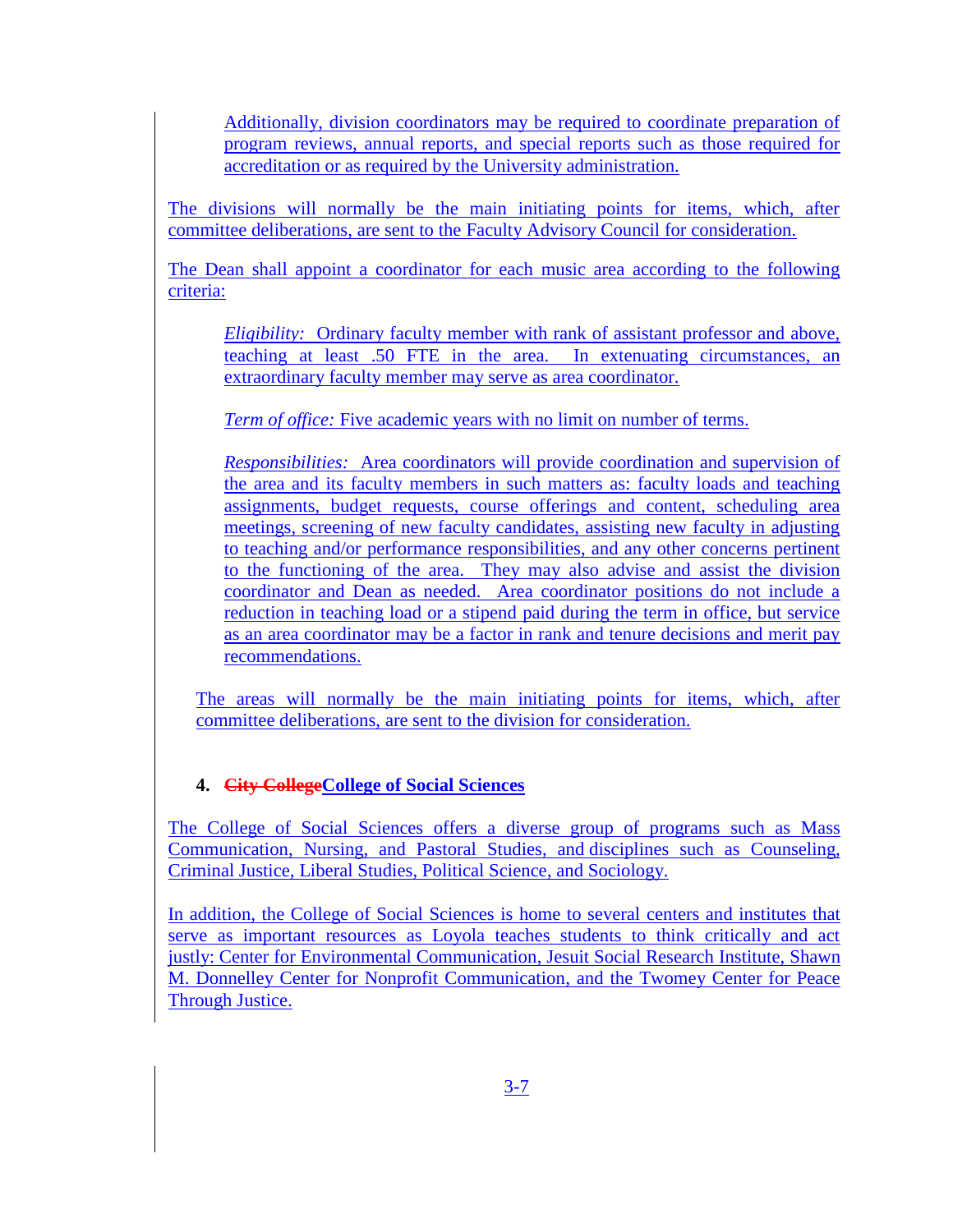## **5.School of LawCollege of Law**

Loyola University New Orleans College of Law was established in 1914. In the Jesuit tradition of academic rigor, pursuit of justice, and service to others, the College of Law has as [its mission](http://www.loyno.edu/mission-statements/colleges/law.php) to educate future members of the Bar to be skilled advocates and sensitive counselors-at-law committed to ethical norms in pursuit of dignity for all.

The College of Law offers both civil law and common law curriculums, full time day and part-time evening programs, as well as five joint degree programs. Critical and analytical thinking, ethics and professionalism, and a commitment to serve the community of the 21st century are fostered and encouraged. The [College of Law faculty](http://law.loyno.edu/bios/) is a community of scholars committed to academic excellence in teaching and scholarship, as well as service for others.

# **6. University Library**

# **BOBET LIBRARY, MARQUETTE HALL – 1913**

Construction of Marquette Hall was completed in 1912, and the Bobet Library on the 2nd floor was dedicated the following year. At the time of the construction of the Bobet Library, Albert Biever, S.J. (founder of Loyola) was president, and James J. O'Brien, S.J. became head librarian. An article published in The Daily Picayune on 13 July, 1913 entitled, "Old Treasures of Loyola's New Library" stated: "Loyola in her new development is young and formative, but behind its growth is strength and in its development there is purpose…A tour of the university is delightful, but one would better not start from the library. It is a room to induce bibliomania – and the world might go by."

# **MAIN LIBRARY – 1950**

Construction of the new library building commenced in 1947, and was situated between Bobet and Marquette Halls. Archbishop Joseph Francis Rummel delivered the dedicatory blessing upon completion of the building on Palm Sunday, 1950. The proceedings were aired by WWL-Radio. Students helped to move the books from Bobet Library to the new Main Library. A quote by poet Paul L. Callens, S.J inscribed over the Main Library entrance reads, "The monuments which learned men have built for us throughout the ages you will find accumulated in these books."